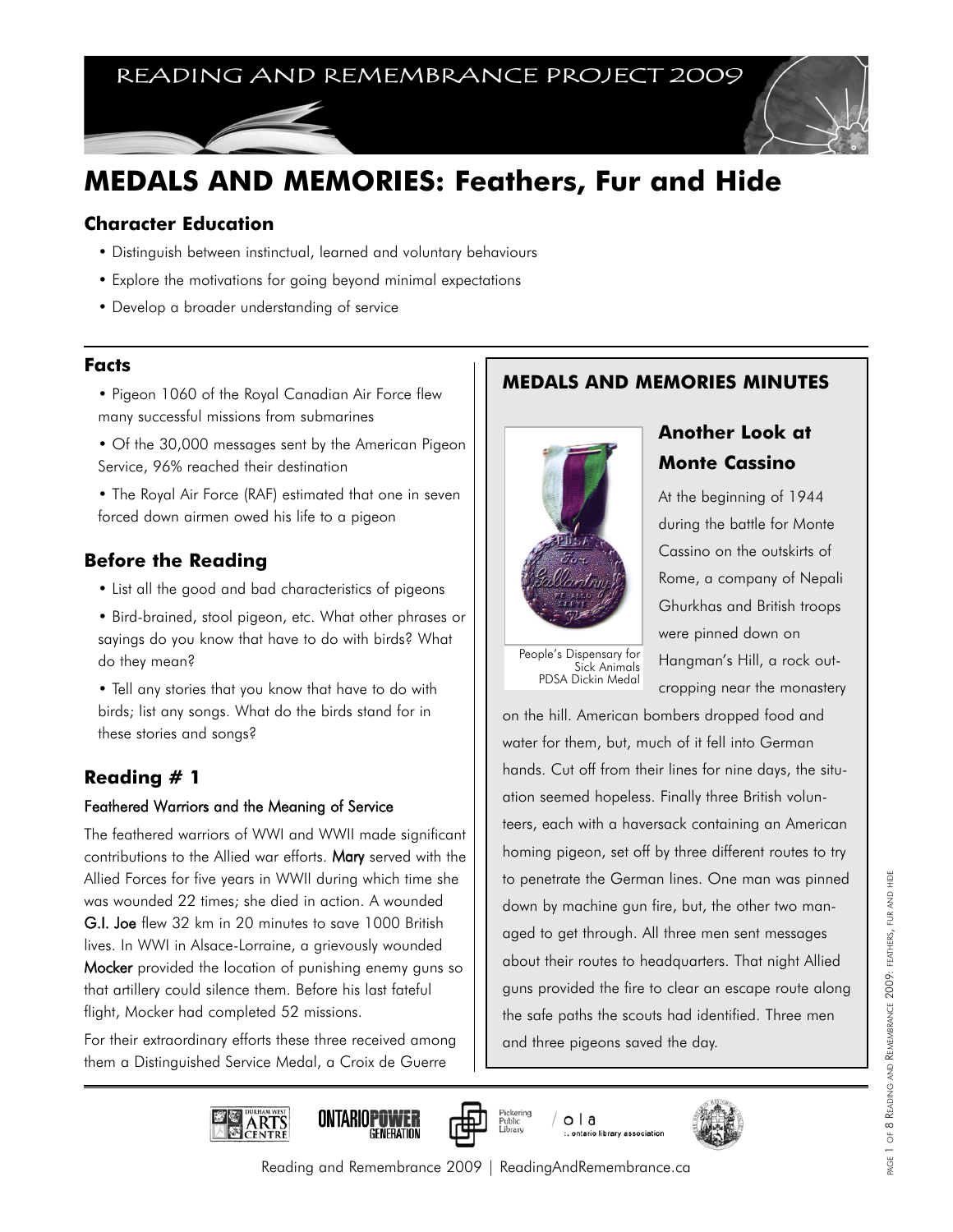and three PDSA Dickin Medals, the equivalent of the Victoria Cross. In WWII nearly 250,000 military pigeons served with British, American, Australian and Canadian forces in Italy, Greece, North Africa, India, Middle and Far East. The homing pigeon unit in the U.S. Army Signal Corps contained more than 3000 soldiers and 150 officers who cared for 54,000 military pigeons and deployed them for reconnaissance, espionage and search and rescue missions.

A British bird, called White Vision, provides an example of how homing pigeons aboard RAF aircraft enabled search and rescue. In October 1943 a Catalina Flying Boat with radio and engine failure ditched in the sea off the Hebrides. The search was called off when thick mists made locating the plane impossible. Nine hours after the plane was stranded, White Vision set off with the plane's location. Flying almost 100 km over rough seas against a headwind of 40 kph and a visibility range of 180–270 metres, White Vision delivered her message. The search resumed and all 11 crew members were rescued.

During WWII, 717 pigeons brought back news of downed planes. Pigeons carried maps, photographs and cameras. Britain's Secret Service MI5 trained pigeons for espionage and kept them in secret lofts in Dover. These avian spies were parachuted behind enemy lines from bombers with instructions for resistance fighters to write messages with significant intelligence. Dodging bullets and German falcons, the birds returned their coded messages to Bletchley Park, home to Britain's code-breakers. The MI5 flock brought back film of the V1 flying bombs being built in German factories; they also brought back reconnaissance for D-Day landings.

Pigeon espionage took on an interesting twist when birds wearing the tags of captured German pigeons became double agents and managed to infiltrate Nazi lofts. When the Germans unsuspectingly used the British birds, they flew home carrying their intercepted messages with them. Captured German pigeons were even put to work breeding English pigeons for the war effort. The most famous German prisoner of war, named Kaiser, was captured by American forces in the Battle of the Meuse in 1918. When Kaiser died at 32 years of age, he had contributed many intelligent, fast and beautiful descendants.

Some pigeons were trained to fly at night; some went along with paratroopers and submarines to photograph the enemy's fleet strength and targets for attack. Feathered service was not, however, one-sided. S.S. Chief

### **MEDALS AND MEMORIES MINUTES**



### **Mon Cher Ami**

October 4, 1918, the American 77th Infantry Division of 500 men was down to just around 200. The men were trapped in a small depression on the side of a hill and surrounded by enemy

soldiers. Major Whittlesey had unsuccessfully sent out several pigeons to tell his commanders where the division was. When the American command, not knowing exactly where the 77th was located, started dropping big shells right on top of them the Major sent for his last bird, Cher Ami.

The Germans saw Cher Ami rising out of the brush and opened fire. For several minutes Cher Ami rose through the hail of bullets, but then, he was hit. The doomed American infantrymen looked on in despair as their last hope started to plummet to earth. Then somehow miraculously Cher Ami spread his wings and started to climb and climb—out of the reach of the enemy guns. When the wounded bird reached his coop, the soldier that answered the bell wire he had tripped found him lying on his back covered in blood. He had been blinded in one eye and had a hole the size of a quarter in his chest. Attached to his almost severed leg was the silver canister with the life-saving message.



Dedicated medics saved Cher Ami's life but couldn't save his leg; they did carve a small wooden leg for him. When the one legged hero was well enough to travel, General Pershing, the commander of the

U.S. Army personally saw him off. The French presented Cher Ami with a Croix de guerre with a palm leaf. Cher Ami had saved 194 lives. Croix de guerre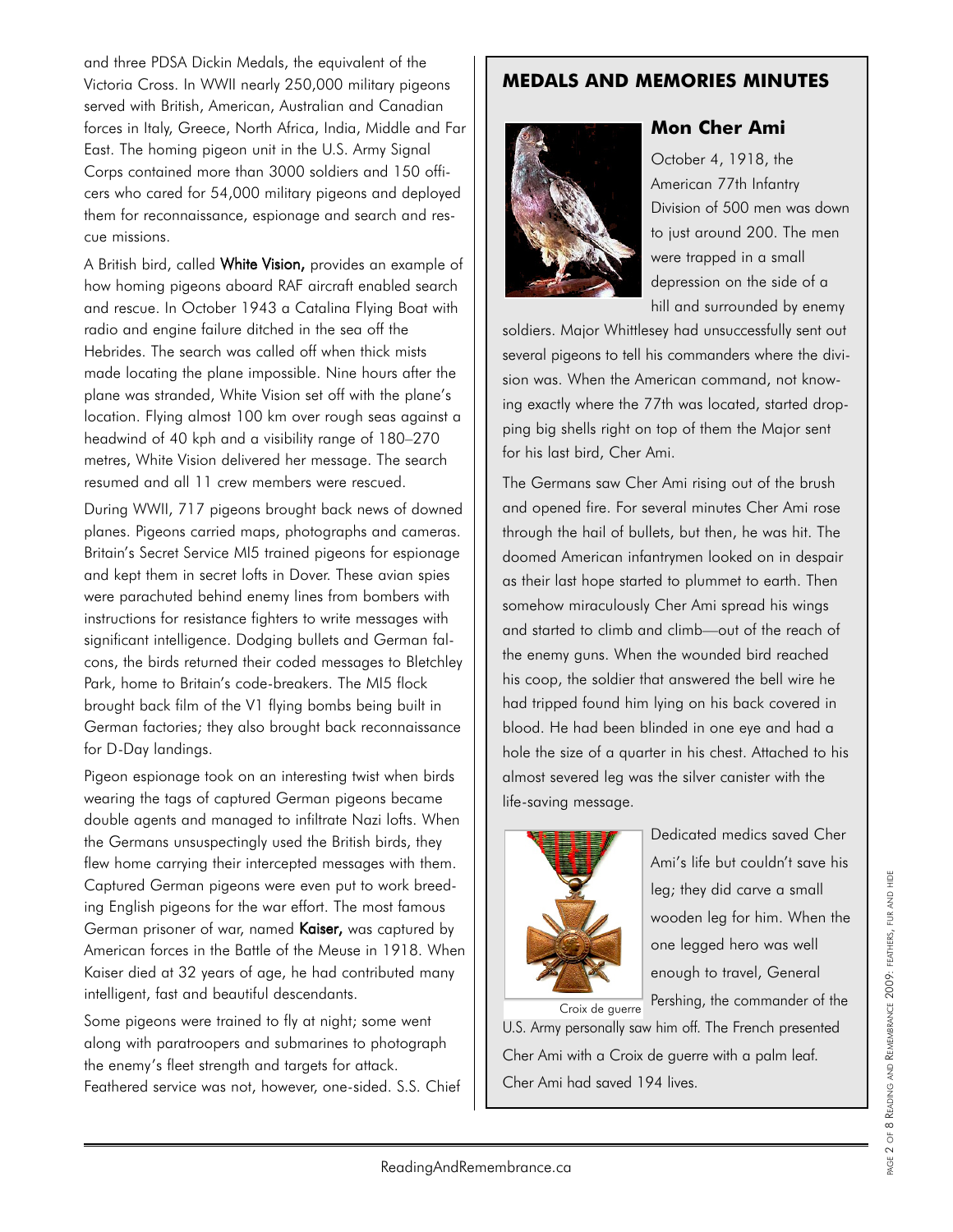Heinrich Himmler, a well-known pigeon fancier, used pigeons for what was intended to be pre-invasion intelligence. When birds, probably dropped off in baskets by high-speed boats or submarines, were seen winging from England towards France, MI5 tamed and trained its own counter force. The National Pigeon Service Special Section, "Birds of Prey", set up an airborne net of peregrine falcons over the Scilly Isles off the Cornish coast early in 1942.

In March 1944, knowing that the Allied invasion was imminent the Germans started their own pigeon counter measures. They parachuted hundreds of supposedly British pigeons over France with a packet of English cigarettes as proof of their bona fides and instructions that the English required the names of local patriots. The trick didn't work as genuine British birds came with the message to only use a nom de plume and with a copy of the most recent edition of a London-based newspaper. The Free French network of secret agents had also warned of the German "stool pigeons" advising their people to smoke the cigarettes and eat the pigeons.

Remembrance Day allows us to consider and be thankful for the sacrifices of the men and women who fought for the freedoms we enjoy. Let us remember as well the feathered friends who saved many lives through their service to the Allied cause.

### **After the Reading**

• What parts of this reading did you find funny or surprising and why?

• Look up the locations of the Hebrides and Scilly Islands. Why would they be important to Britain's defences? Does Canada have any islands of strategic importance?

• Which of the pigeons in this reading was the most heroic? What points did you consider to determine what is heroic?

### **Extensions**

• Disney's 76 min movie *Valiant* (2005) is based on the information in this reading and makes an excellent follow up

• Research the story of *Bletchley Park* and the code breakers. Refer also to "Women with Secrets" in the Women in War section of this website to read about Canada's decoders

• Pigeon training sometimes involved motivation through hunger; some male pigeons homed faster if

### **MEDALS AND MEMORIES MINUTES**



# **The Nine Lives of Simon the Cat**

Simon was a stray cat on Hong Kong's Stonecutter's Island until he was taken on as a mascot for the British Naval frigate HMS Amethyst. Simon's

playfulness amused the ship's crew—especially when he fished ice-cubes out of a jug of water. Things became serious for Simon in 1949 when The Amethyst headed up the Yangtze River was bombarded by artillery fire killing 17 men including the captain. Simon was sleeping in the Captain's cabin when it took a direct hit from a shell. With whiskers and eyebrows burnt off, fur singed, gashes in his back and legs and punctured lungs, the little cat was not expected to survive. Simon's amazing survival and recovery revived the spirits of the demoralized crew, especially as the grounded ship was soon invaded by hordes of rats. During the three months the ship was stranded, Simon took on the task of protecting the ship's dwindling food supplies. He waged intense war on the rats and hunted down as many as he could. When Simon wasn't on rat-catcher duty, he and the ship's terrier dog played with and comforted their weary shipmates. Commander Kerans in his recommendation for the PDSA Dickin Medal wrote, "… Throughout the incident Simon's behaviour was of the highest order. One would not have expected him to survive the shell that had made a hole over a foot wide in diameter in a steel plate. Yet, he did and after a few days, Simon was as friendly as ever. His presence on the ship was a decided factor in maintaining the morale of the ship's company."

they saw a rival male introduced into their coop. Some people would argue that homing pigeons acted only on instinct. How do human motivation and heroism differ from what these birds achieved?

• Pigeons could fly on average 322 km in WWI. They could fly on average 965 km in WWII. What percentage of increase is this and how do you account for this astounding increase of flight range in 20 years?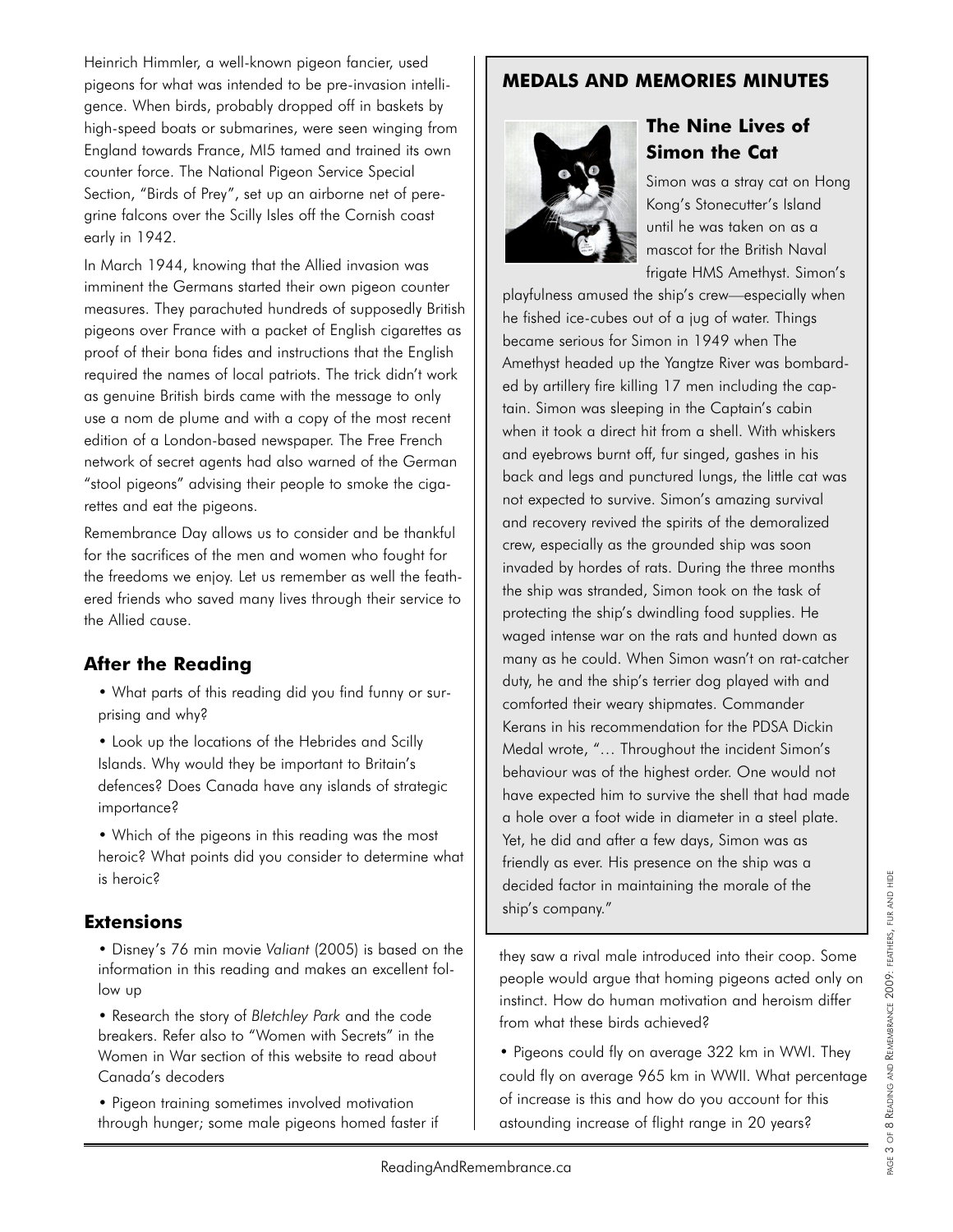### **Sources**

• "Airborne threat of Nazi pigeons" BBC News Special Report, Jan 27, 1999, www.news.bbc.co.uk

• "Cat Aids Crew of the HMS Amethyst" by Simone, Montréal, Quebec, tales of Animals in War, http://www.acc-vac.gc.ca/youth/sub.cfm?source=feature/week2006/vw\_edres/animalswar\_news/page2

• "Cat of War" by Santhini Govidan, The Hindu, January 21, 2004, www.thehindu.com

• "Cher Ami", Wikipedia, www.wikipedia.org

• "Cher Ami – The Carrier Pigeon who saved 200 men" Home of the Heroes,

www.homeofheroes.com/wings/part1/3b\_charami.html

• "Coo, honour at last for pigeon war heroes", by Claire Newell, Timesonline, Jan 6, 2008, www.entertaiment.timesonline.co.uk

• "Documents reveal role of 'winged spies", by Ben Fenton, Telegraph, www.telegraph.co.uk

• "G.I. Joe" by Otto Meyer, U.S. Army Communications Electronics Museum, Fort Monmouth, NJ Famous Pigeons, www.monmouth.army.mil/museum/gijoe.shtml

• "History of the RPRA" History of the RPRA, www.rpra.org

• "Pigeons of War" by Joe Razes, America inWWII Magazine, August 2007,

www.americainwwii.com/stories/pigeons.html

• "Pigeons Used During Wars" by Freddy Thienpont, Pigeons in the War,

http://wingswest.net/pigeons/Warpigeons/warpigeons.html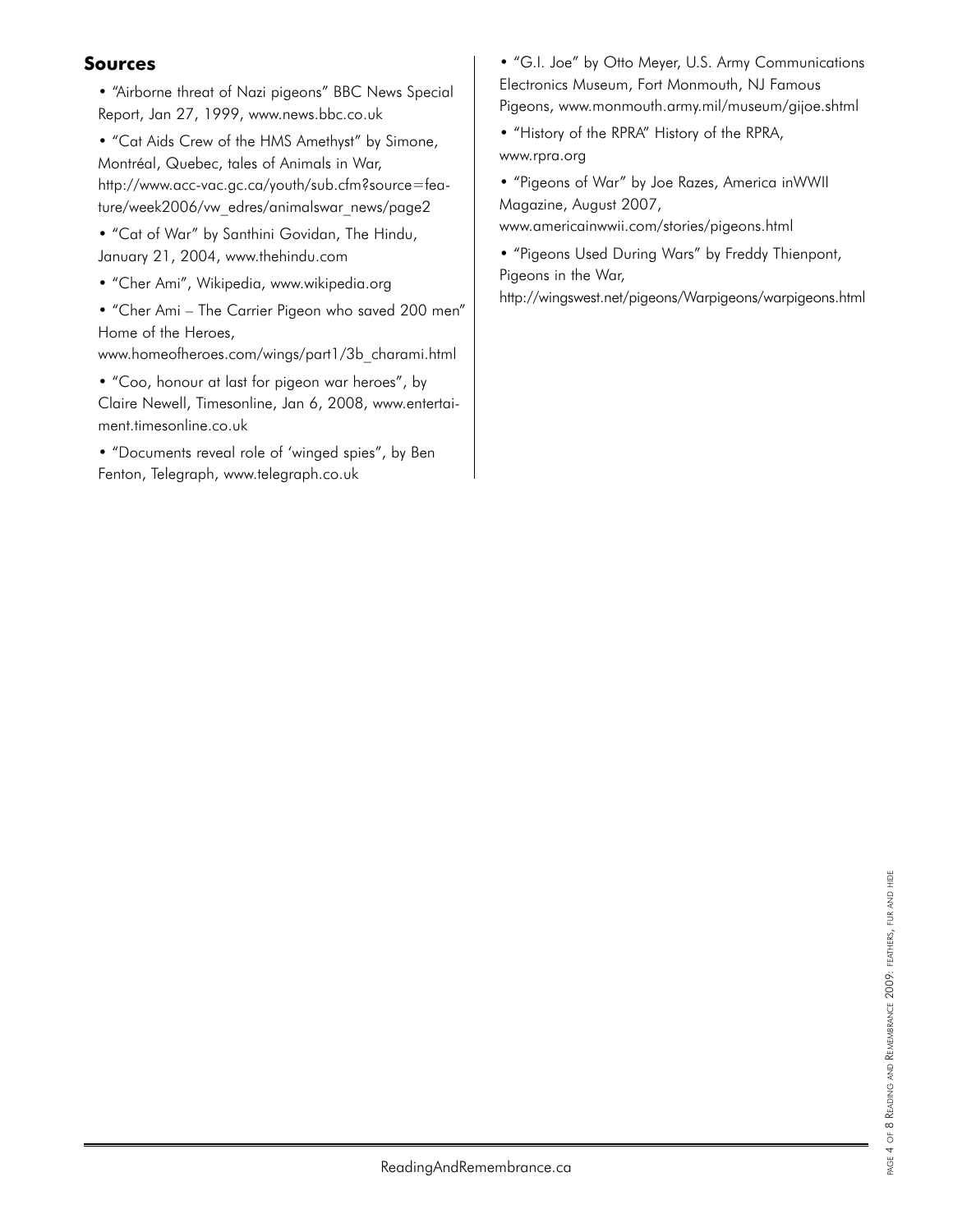# **Before Readings #2 and #3**

#### Character Education

- Explore how the technologies of war change animal and human behaviour and evaluate if these changes are beneficial to human character development
- Differentiate between animal and human service to mankind
- Discuss the role of training in character education

#### **Facts**

• During WWI, eight million horses died on all sides; 2.5 million were treated in veterinary hospitals of which two million returned to active duty

• One German infantry division in Normandy in 1944 had 5,000 horses; the Soviets used 3.5 million horses during WWII

• Rin Tin Tin was the puppy of German war dogs found in an abandoned German war dog station in Lorraine, France

• PDSA Dickin medals were awared to 18 dogs; eight dogs from the War Dog Unit in the Pacific Theatre of WWII received U.S. Army Commendations

### **Before the Readings**

• From the Trojan horse to Black Beauty and from Rin Tin Tin to Benji, stories of horses and dogs are always popular. Compare your favourite horse and dog stories. Who's the best and why?

• The horse in George Orwell's *Animal Farm* keeps saying, "I will work harder". Why are horses linked to hard work?

• List the skills dogs have displayed throughout history? (For what have they been used?)

# **Reading #2**

#### Cavalry's Last Hurrah: Horses in World War I and II

At the beginning of WWI Britain and Germany each had a cavalry force of 100,000 men expecting to engage in genteel but fervid encounters. By the end of the war, eight million horses had died on both sides. Some horses were ripped apart by machine gun fire; others were exploded by shells, but most died from exposure, disease or starvation as they hauled men, ammunition and equipment. The trench warfare of WWI changed the ways wars were waged.

The last great cavalry charge of WWI took place March 30, 1918. The German spring offensive of 1918 had advanced towards Amiens in France. They had smashed

### **MEDALS AND MEMORIES MINUTES**



#### **Canada's Canine Hero "Sergeant Gander"**

PDSA Dickin Medal Award citation: "For saving the lives of Canadian infantrymen during the Battle of Lye Mun on Hong Kong Island in December 1941."

As a black 60 kilo family pet chasing planes on the Gander airstrip, Pal the Newfoundland

dog, was a nuisance. As a playful mascot for the Royal Rifles of Canada Regiment, the newly-named Gander was a joy; he learned to drink draft beer and even showered with the men. When the regiment shipped out with "C Force" to defend Hong Kong in fall 1941, "Sergeant" Gander was on board.

On three documented occasions Gander engaged the enemy. When the Japanese landed on the beach near Lye Mun, Gander faced them down with frightening barks and nipped at their legs. On another occasion he charged at the enemy when they neared a group of wounded soldiers. Seeing a ferocious bear-like force bearing down upon them, the surprised Japanese quickly changed routes. In a final act of bravery December 19, 1941, Gander, who knew what grenades were, rushed to pick one up that had landed next to a group of seven Canadian soldiers. The grenade exploded in his mouth as he was carrying it out of range; he died instantly. *i*

Sgt. Gander's August 15, 2000, Dickin award was the first for a dog in 55 years. During the award ceremony in Ottawa at a gathering of veterans, Fred Kelly, the soldier responsible for Gander's care in WWII, had with him another Newfoundland dog to represent Gander, the brave Canadian mascot-soldier.

Listen to August 11, 2000 CBC Radio Archives with Fred Kelly and Jeremy Swanson from the Canadian War Museum at http://archives.cbc.ca/war\_conflict/veterans/topics/1039-5847/

*i "Dog-Roll of Honour" PDSA Dickin Medal: the animals' VC, www.pdsa.org.uk/page309\_2.htm*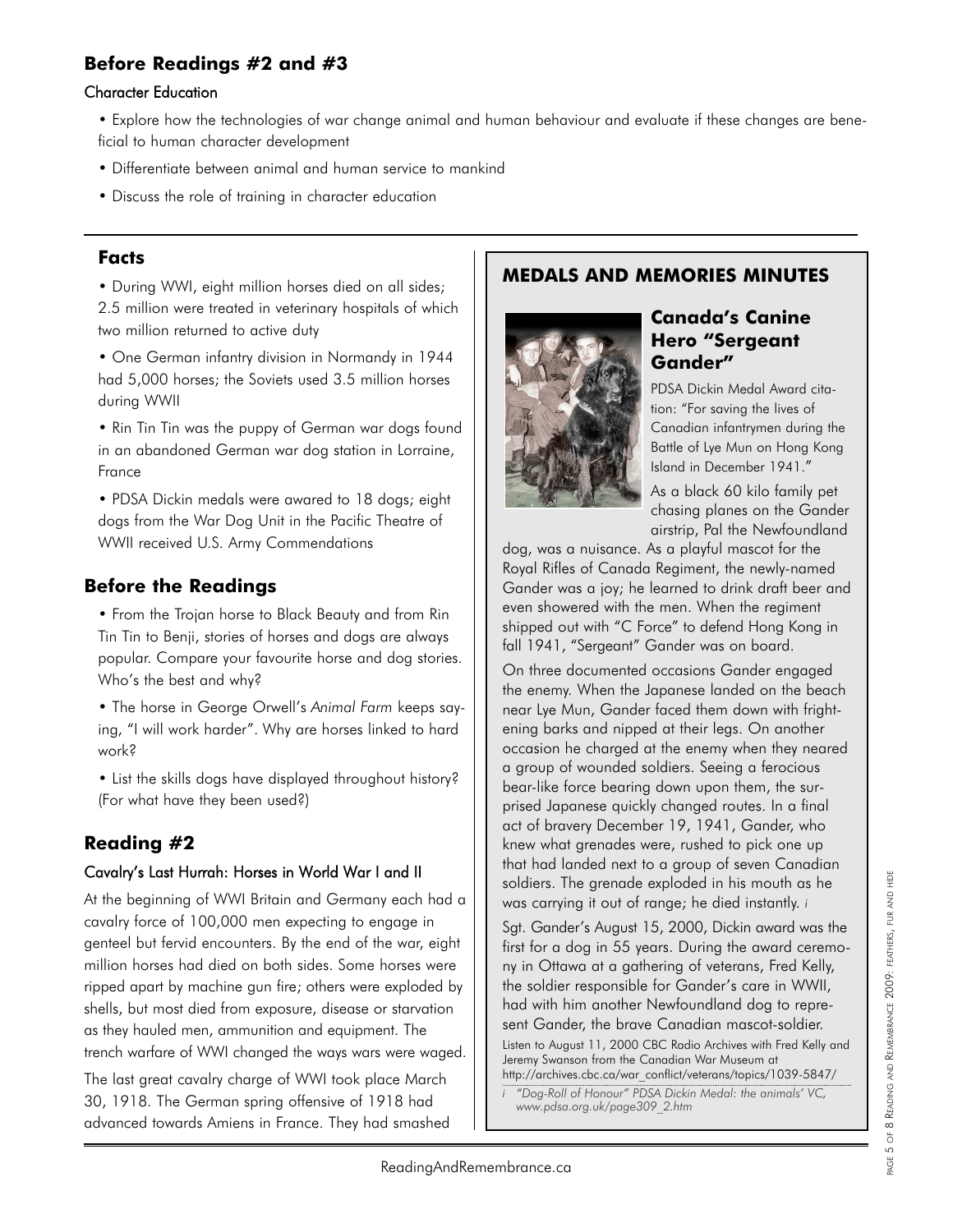

General Jack Seely and Warrior, by Sir Alfred Munnings in 1918 in the National Gallery of Canada

the British line and taken more than 100,000 prisoners. The Allies took their stand at Moreuil Wood. General Jack Seely astride his short-legged, independent-spirited but kindly gelding Warrior was at the head of a force of 1000 horses from the Canadian Cavalry. These men, who his grandson described as an, "assorted bunch of ranchers, clerks, expats, Mounties and Native Americans," *ii* demonstrated their mettle that day. Of the 12 signal group soldiers who were to plant pennants for the Royal Flying Corps to aim at, five died trying. When seven pennants, bearing the Canadian "C" were planted, General Seely led the charge.

The German advance was halted at Moreuil Wood, but, a quarter of the men and half the horses were lost. The mighty horse Warrior survived. Like a cat, Warrior had already had many lives. In 1915 Warrior was unscathed when a shell cut the horse beside him in half. A few days later Warrior had just left his stable when a shell fell on it. In 1917 he'd been frantically dug out of mud at Passchendaele. Only three days before Moreuil Wood, he'd been trapped beneath a shattered beam. The drive, to have Warrior represent the brave horses of WWI with a PDSA Dickin medal, continues to this day.

Ironically, although cavalry was considered unsuited to modern warfare by the end of WWI, the Germans used 2.75 million horses in WWII, even more than they had used in WWI. The British relied on horses in the rough terrain of Italy and the Middle East. In the Far East, the US Army's only cavalry unit challenged the Japanese invaders of Luzon. With the help of Philippine Scouts, they held off

*ii Brough Scott "The mighty Warrior, who led one of history's last-ever cavalry charges", Telegraph, March 23, 2008*

two armoured and two infantry regiments during the invasion of the Philippines. In North Africa Gen. George S. Patton lamented, "... had we possessed an American cavalry division with pack artillery in Tunisia and in Sicily, not a German would have escaped."*iii*

"A horse, a horse! My kingdom for a horse ..." (*Richard III*, by William Shakespeare)

### **Reading #3**

• Dogged Determination: Man's Best Friend Goes to War

• Dogs were used in WWI as sentinels, ambulance dogs, scouts and messengers. They were even used to lay communication wires. As an estimate of their numbers, one section of the Societe Nationale du Chien Sanitaire in Paris trained over 1,500 dogs. A battalion of Chasseurs in the Vosges which had a particularly intelligent animal sentry did not lose a single man whereas the previous battalion, *sans chien,* lost seven sentries in three days.

• WWI ambulance dogs could search the battlefields at night to find men who had been passed over. Trained to retrieve a helmet or other personal object, the dogs would lead the ambulance men back to the fallen soldier. WWI messenger dogs were ideal for trench warfare as they were smaller targets and faster than human runners.



Although the PDSA Dickin Medal was not awarded until WWII, some dogs were decorated. The bull terrier Sergeant Stubby, who served with the US 102nd Infantry, stands out for his many

honours among which were: three Service Stripes, the Purple Heart and the Republic of France Grande War Medal.

Stubby participated in four offensives and 17 battles; at one point he was under constant fire, day and night for over a month. Even after being wounded by a German grenade and felled by poison gas, once healed Stubby returned to active service in the trenches. He learned to warn of poison gas attacks, located wounded soldiers in no man's land, alerted his fellow soldiers of incoming artillery and captured a German spy in the Argonne. After the war, the much-feted Sgt. Stubby, met three presidents and received the Humane Education Society's Gold Medal from General Pershing himself.

*iii Anna Waller "Horses and Mules and National Defense" Office of the Quartermaster General, www.qmfound.com/horse.htm*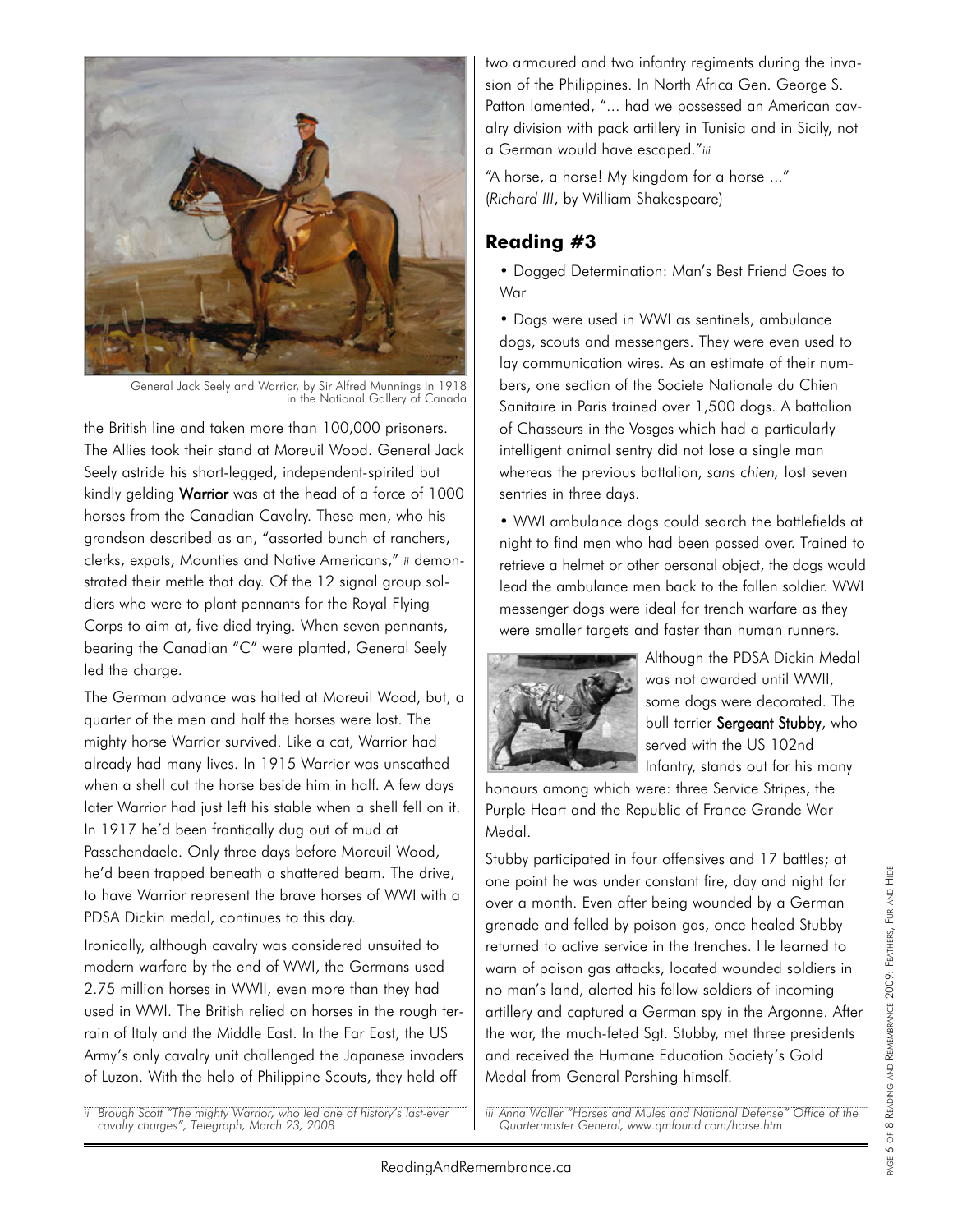With the significant changes seen in warfare during WWI, dogs were at first deemed non-essential to the WWII war effort. By 1942 Colonel E.H. Richardson and Major James Baldwin had convinced the British military to set up the first War Dog School. In two years 7000 dogs passed through the training school, including the Alsatian Brian who became a fully qualified Paratrooper. Brian was attached to a Parachute Battalion and landed with them in Normandy.

Shortly after Pearl Harbour the American Quartermaster Corps started to train dogs as well. At first, most were allocated to sentry duty, over 3,000 being issued to the Coast Guard for beach patrols guarding against enemy submarine activities. When the U.S. went on the offence in the Pacific, the War Department authorized War Dog Platoons. These military dogs were pivotal in taking away the enemy's advantage of conducting ambushes and surprise attacks in the dense vegetation of Pacific Island jungles.



Among the canine heroes of WWII was Chips who served with the 3rd Infantry Division in North Africa, Sicily, Italy, France and Germany. Shortly after landing in Sicily in 1943 Chips attacked a concealed German pillbox housing a machine gun. After what appeared to be a

vicious fight inside the pillbox, four enemy soldiers surrendered. The scalp wounds and powder burns Chips sustained indicated that the enemy had attempted to shoot him. Later that night, Chips helped capture 10 more enemy soldiers. The Silver Star for Bravery and the Purple Heart that Major General Truscott awarded Chips in the field were later overruled, but Chips, who died of complications from his war wounds, remained a hero in people's hearts.

Sergeant Soochow started his military career as a Marine Corps mascot in Shanghai in 1937. When his company headed to the Philippines in 1941, the popular Soochow was mascot to the entire regiment. Sgt. Soochow was in the foxholes with his soldiers during the siege of Corregidor and fought alongside them snarling and snapping at the enemy. When the island surrendered in 1942 Sgt. Soochow became a prisoner of war for nearly three years-keeping up the morale of his fellow internees. Grateful Marines organized a parade for Soochow's 9th birthday. Among Sgt. Soochow's medals were the Good Conduct Medal and the American Defense Medal and Ribbon.

In spite of the marvel of these canine combat heroics, the largest number of PDSA Dickin medals went to dogs like Beauty, Jet, Irma, Thorn, Rex, Rip and Peter who dug through the rubble of London during the blitz to rescue hundreds of buried civilians. Their dogged determination remains inspirational.

# **After Readings #2 and #3**

• General Pershing and General Patton, both American Generals, were leaders in WWI and WWII. Who were Canada's top military brass in these wars? Describe one.

• What did you learn about horses and dogs in war that you didn't know before?

• Whereas the use of horses in cavalry declined by WWII, their use as beasts of burden increased. Is their service as beasts of burden less valuable?

### **Extensions**

• Dogs today are trained to assist the blind, sniff out explosives and illegal drugs and track lost individuals. Make a list of all the things dogs are trained to do and pick one to research and describe the training involved.

• Research the dogs who won the PDSA Dickin medal for their work during the blitz. Describe instances where modern search and rescue dogs are used in the same way.

• The readings make reference to Shakespeare's *Richard III*, the *Trojan War* and *Rin Tin Tin*. Research the war that is featured in each case and about what they were fought. What were the most common causes of these wars and how do they compare to the causes of wars today?

• Other PDSA Dickin Medal recipients http://www.pdsa.org.uk/dickinmedal.html